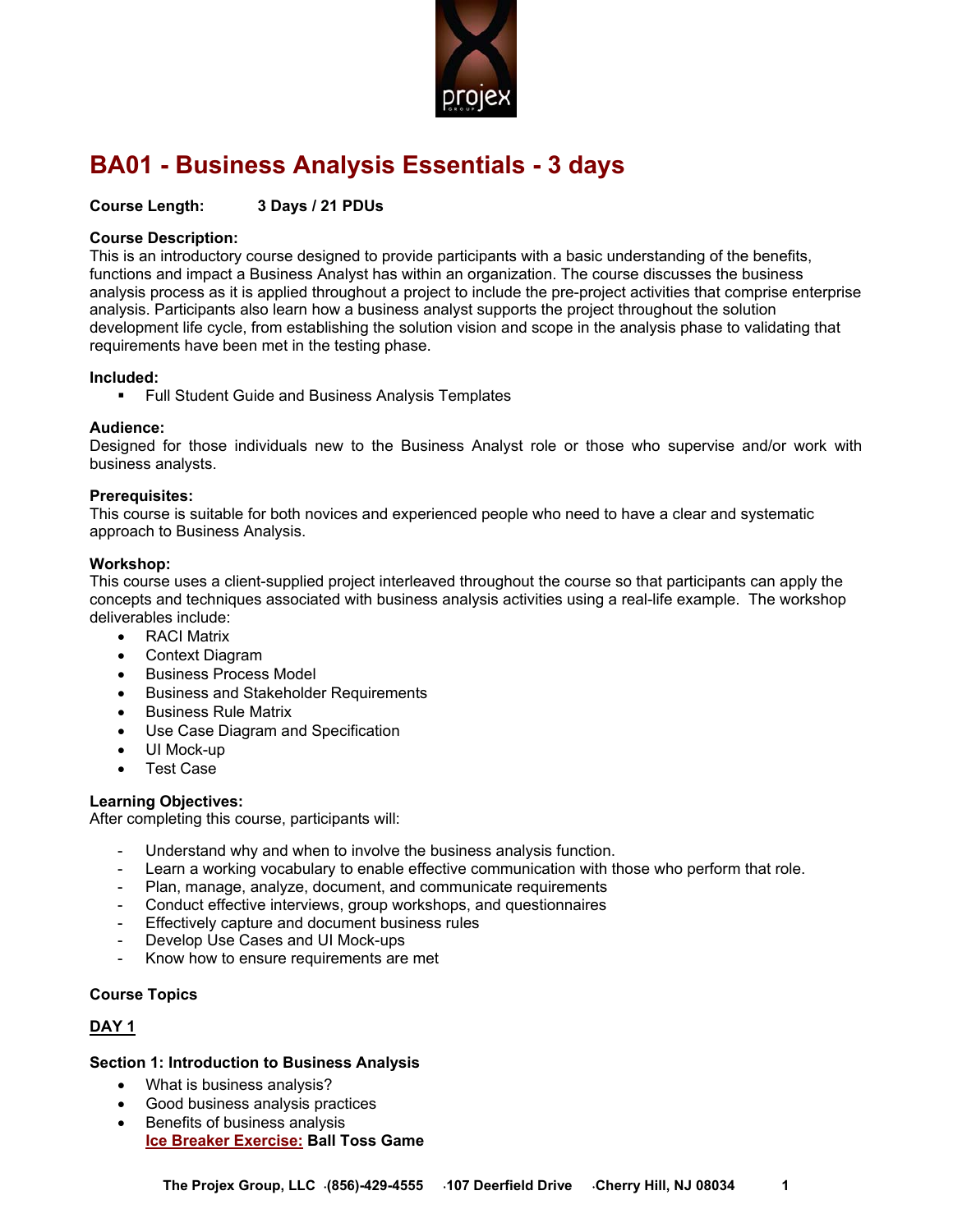

# **Section 2: The IIBA™ and the role of the Business Analyst**

- The business analysis process
- The BA Body of Knowledge (BA-BoK)
- BA role vs. project manager role
- BA competencies
- The BA career path **Workshop: Review Workshop Project (customer-specific project)**

# **Section 3: Supporting the Project Portfolio**

- The project portfolio
- Strategic enterprise analysis
- Solution Development Life Cycle (SDLC) **Workshop: Perform Stakeholder Analysis**

# **Section 4: Developing the Solution Vision and Scope**

- Defining solution vision and scope
- Conducting a outcomes workshop
- Validating solution scope against the expected outcomes **Workshop: Conducting a Brainwriting session Workshop: Creating a context diagram**

### **DAY2**

### **Section 5: Understanding Requirements and Business Rules**

- Business, Stakeholder, Functional, non-functional requirements
- Requirements vs. specifications
- Requirements vs. business rules
- Using a decision matrix to capture business rules
- Risk management and risk response strategies **Workshop: Defining Business Requirements and Business Rules**

### **Section 6: Business Process Modeling**

- What is Business Process Modeling?
- AS-IS vs. TO-BE modeling
- Models and the BRD
	- **Workshop: Creating a "to-be" Business Process Model**

### **Section 7: Planning and Eliciting Requirements**

- The Requirements Work Plan (RWP)
- Components of the RWP
- Elicitation techniques
- Preparing for change

## **Workshop: Elicit Stakeholder Requirements (Conduct an interview)**

### **Section 8: Use Case Analysis**

- What is a Use Case?
- Writing scenario-based requirements
- The Use Case Diagram **Workshop: Drawing a Use Case Diagram**